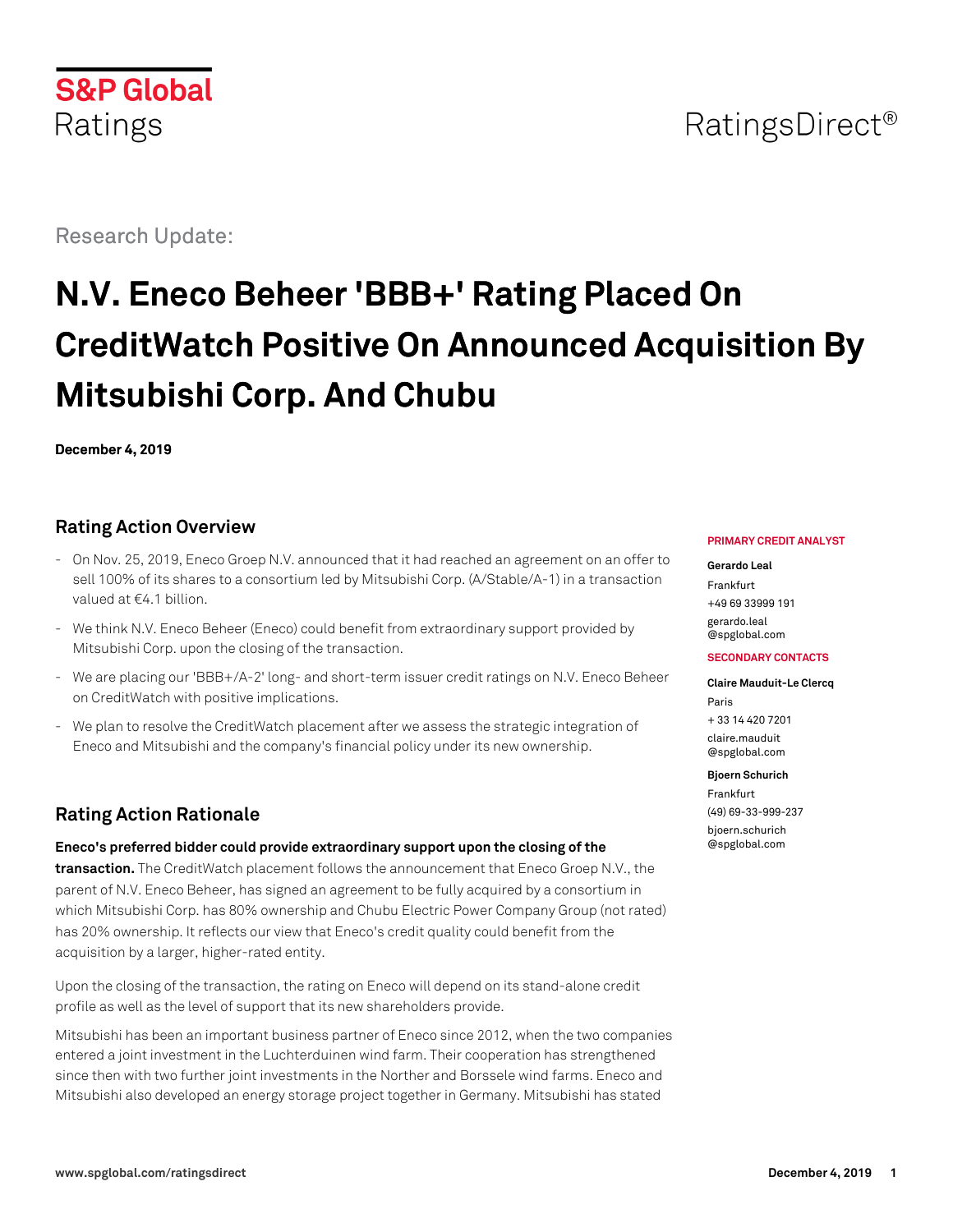that it intends to use Eneco's leading position as a platform for expansion in Europe and abroad, as well as to leverage its expertise to develop wind parks in Asia. We would therefore view Mitsubishi's acquisition as aligned with long-term strategic objectives, with no short-term returns pressure.

In our opinion, Mitsubishi would have the capability to provide extraordinary support to Eneco because of its financial strength, which could lead us to upgrade Eneco. However, we still need to assess the level of group support from Mitsubishi to Eneco, as well as the new shareholder's willingness to provide such support if needed, hence the CreditWatch placement. In addition, we will assess the governance structure and incentives alignment with Eneco and its shareholders once the transaction has closed.

**We expect Eneco's financial policy to remain prudent under new shareholdership.** We see Mitsubishi as a long-term investor and we view its investment in Eneco as strategic. We think Mitsubishi will focus more on boosting expansion than on seeking short-term returns that may compromise Eneco's financial strength. Moreover, in a joint press release, Eneco and the consortium communicated that they expect Eneco to benefit from the new shareholder ownership, which we see as an indication of a commitment to Eneco's credit strength. As a result, we expect Mitsubishi would be supportive of Eneco's prudent financial policy.

Mitsubishi has committed to providing  $a \in I$  billion intercompany loan for Eneco to use for funding growth. However, we would not expect Eneco to take on an aggressive debt-funded expansion strategy in the short term, given the company's capacity to self-fund expansion with cash flow generation.

The CreditWatch positive placement indicates that we could upgrade Eneco upon the closure of the privatization process. However, this will depend on:

- The financial policy at Eneco level under the new shareholder structure; and
- The level of support that the new shareholders, Mitsubishi Corp. (80%) and Chubu (20%) will provide to Eneco.

We could upgrade Eneco if the new shareholders are supportive of funds from operations to debt above 50% at all times or if we assess that the group support provided by Mitsubishi and Chubu to Eneco would more than compensate for a hypothetical lower financial risk profile.

The transaction is still subject to regulatory approvals from the European and Germany competition authorities and the Dutch and Belgian energy ministries. In addition, each of the 44 Dutch municipalities that have a stake in Eneco will have the option to make a final decision on the transaction. We understand that the Consortium will declare the offer unconditional if more than 75% of the shareholders accept the transaction. We expect the transaction to close by April 2020.

## **Company Description**

Eneco is a subsidiary of Eneco Groep N.V., headquartered in Rotterdam, The Netherlands.

Eneco generates electricity from onshore and offshore wind and solar parks in The Netherlands, Belgium, and the U.K. Eneco also provides heating and cooling services in The Netherlands. Together, these activities account for close to 55% of EBITDA. About 13% of the group's EBITDA comes from gas-fired generation, which Eneco uses to balance generation from renewable assets.

The rest of the company's EBITDA comes from commercial activities, which include energy retail, trading, and other energy services. Eneco is The Netherlands' second-largest energy supplier, the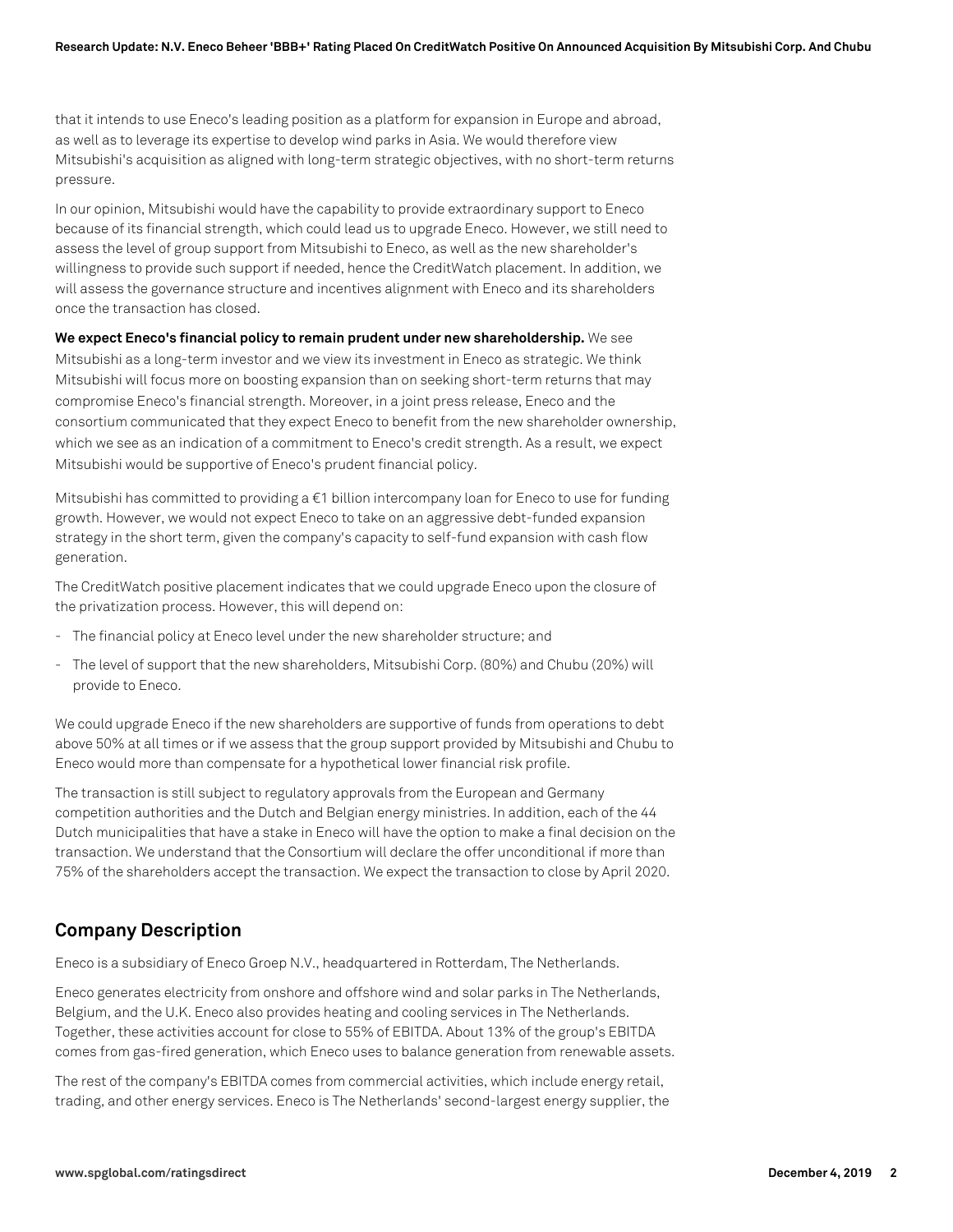#### **Research Update: N.V. Eneco Beheer 'BBB+' Rating Placed On CreditWatch Positive On Announced Acquisition By Mitsubishi Corp. And Chubu**

No. 3 in the Flanders region, and, since 2017, a niche participant in the German renewable energy supply market through its acquisition of Lichtblick SE.

#### Chart 1

#### N.V. Eneco Beheer -- EBITDA Split By Segment



Data as of December 2018. B2B--Business to business. B2C--Business to consumer. Copyright © 2019 by Standard & Poor's Financial Services LLC. All rights reserved.

## **Ratings Score Snapshot**

Issuer Credit Rating: BBB+/WatchPos/A-2

Business risk: Satisfactory

- Country risk: Very low
- Industry risk: Moderately high
- Competitive position: Satisfactory

Financial risk: Modest

- Cash flow/leverage: Modest

Anchor: bbb+

Modifiers

- Diversification/portfolio effect: Neutral (no impact)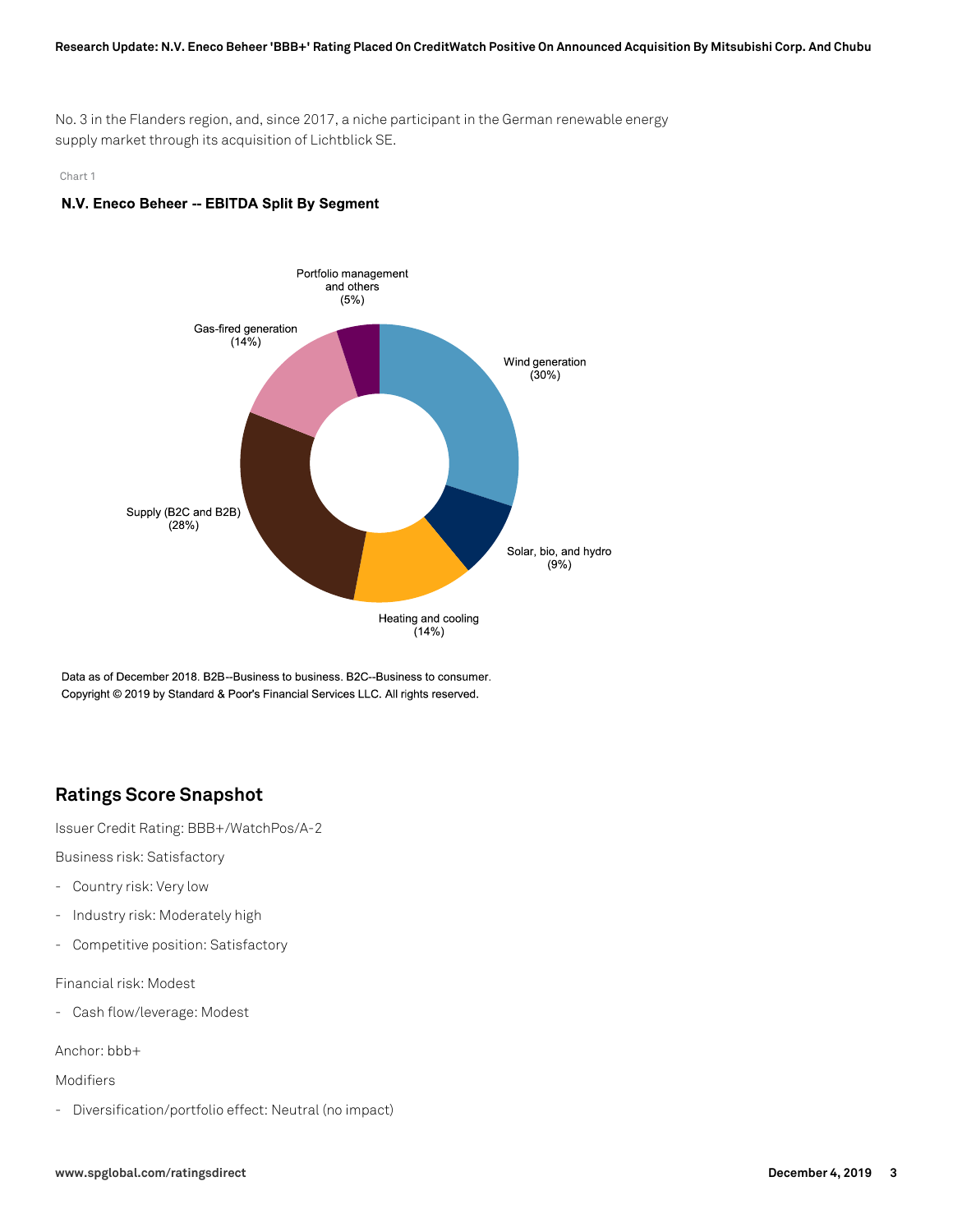- Capital structure: Neutral (no impact)
- Financial policy: Neutral (no impact)
- Liquidity: Adequate (no impact)
- Management and governance: Satisfactory (no impact)
- Comparable rating analysis: Neutral (no impact)

Stand-alone credit profile: bbb+

## **Related Criteria**

- General Criteria: Group Rating Methodology, July 1, 2019
- Criteria | Corporates | General: Corporate Methodology: Ratios And Adjustments, April 1, 2019
- General Criteria: Methodology For Linking Long-Term And Short-Term Ratings, April 7, 2017
- Criteria | Corporates | General: Methodology And Assumptions: Liquidity Descriptors For Global Corporate Issuers, Dec. 16, 2014
- Criteria | Corporates | Industrials: Key Credit Factors For The Unregulated Power And Gas Industry, March 28, 2014
- Criteria | Corporates | General: Corporate Methodology, Nov. 19, 2013
- General Criteria: Country Risk Assessment Methodology And Assumptions, Nov. 19, 2013
- General Criteria: Methodology: Industry Risk, Nov. 19, 2013
- General Criteria: Methodology: Management And Governance Credit Factors For Corporate Entities, Nov. 13, 2012
- General Criteria: Use Of CreditWatch And Outlooks, Sept. 14, 2009

## **Related Research**

- N.V. Eneco Beheer, Oct. 1, 2019

## **Ratings List**

#### **Ratings Placed On CreditWatch**

|                             | Т٥                                 | From    |
|-----------------------------|------------------------------------|---------|
| N.V. Eneco Beheer           |                                    |         |
| <b>Issuer Credit Rating</b> | BBB+/Watch Pos/A-2 BBB+/Stable/A-2 |         |
| Commercial Paper            | A-2/Watch Pos                      | $A - 2$ |

Certain terms used in this report, particularly certain adjectives used to express our view on rating relevant factors, have specific meanings ascribed to them in our criteria, and should therefore be read in conjunction with such criteria. Please see Ratings Criteria at www.standardandpoors.com for further information. Complete ratings information is available to subscribers of RatingsDirect at www.capitaliq.com. All ratings affected by this rating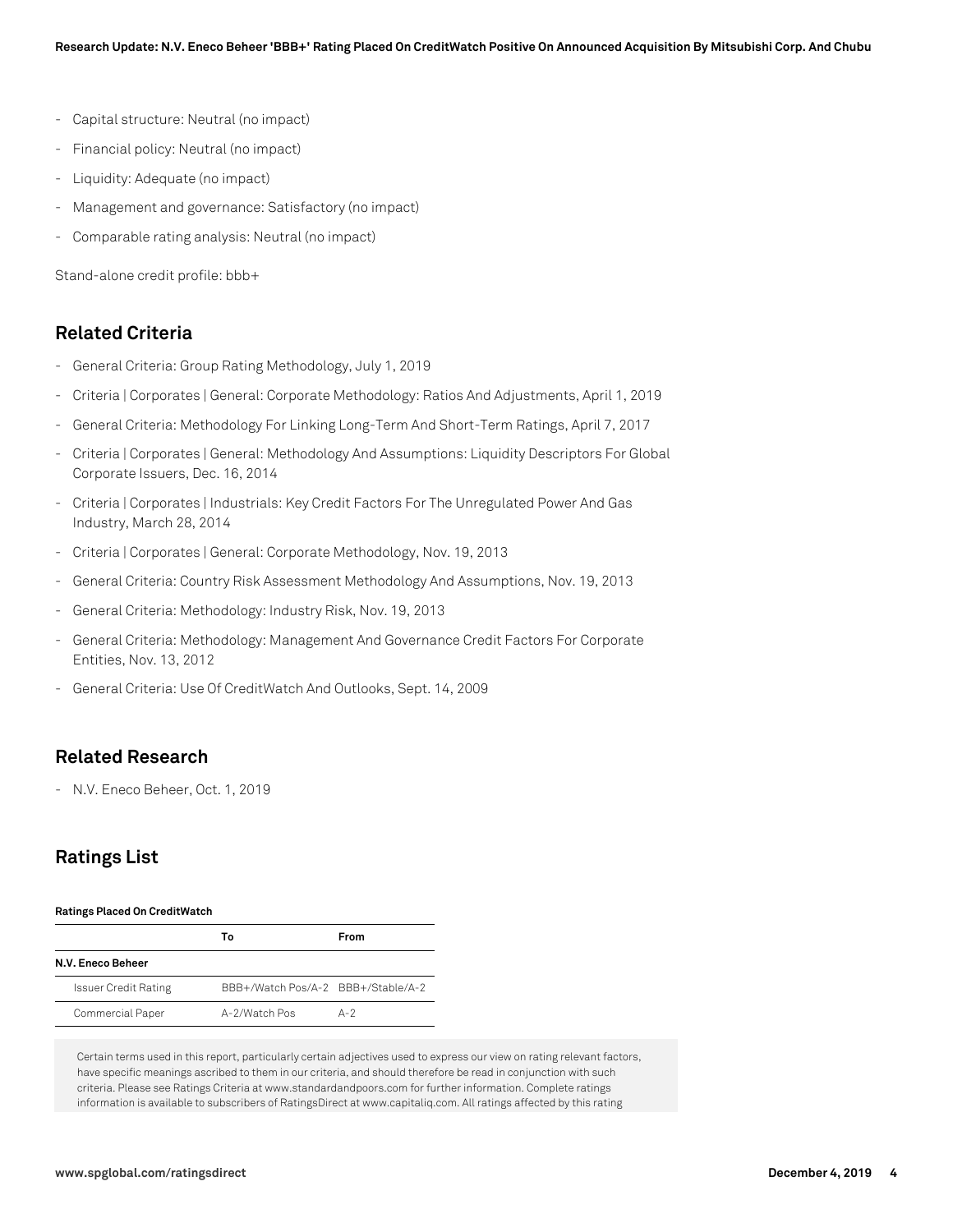#### **Research Update: N.V. Eneco Beheer 'BBB+' Rating Placed On CreditWatch Positive On Announced Acquisition By Mitsubishi Corp. And Chubu**

action can be found on S&P Global Ratings' public website at www.standardandpoors.com. Use the Ratings search box located in the left column. Alternatively, call one of the following S&P Global Ratings numbers: Client Support Europe (44) 20-7176-7176; London Press Office (44) 20-7176-3605; Paris (33) 1-4420-6708; Frankfurt (49) 69-33-999-225; Stockholm (46) 8-440-5914; or Moscow 7 (495) 783-4009.